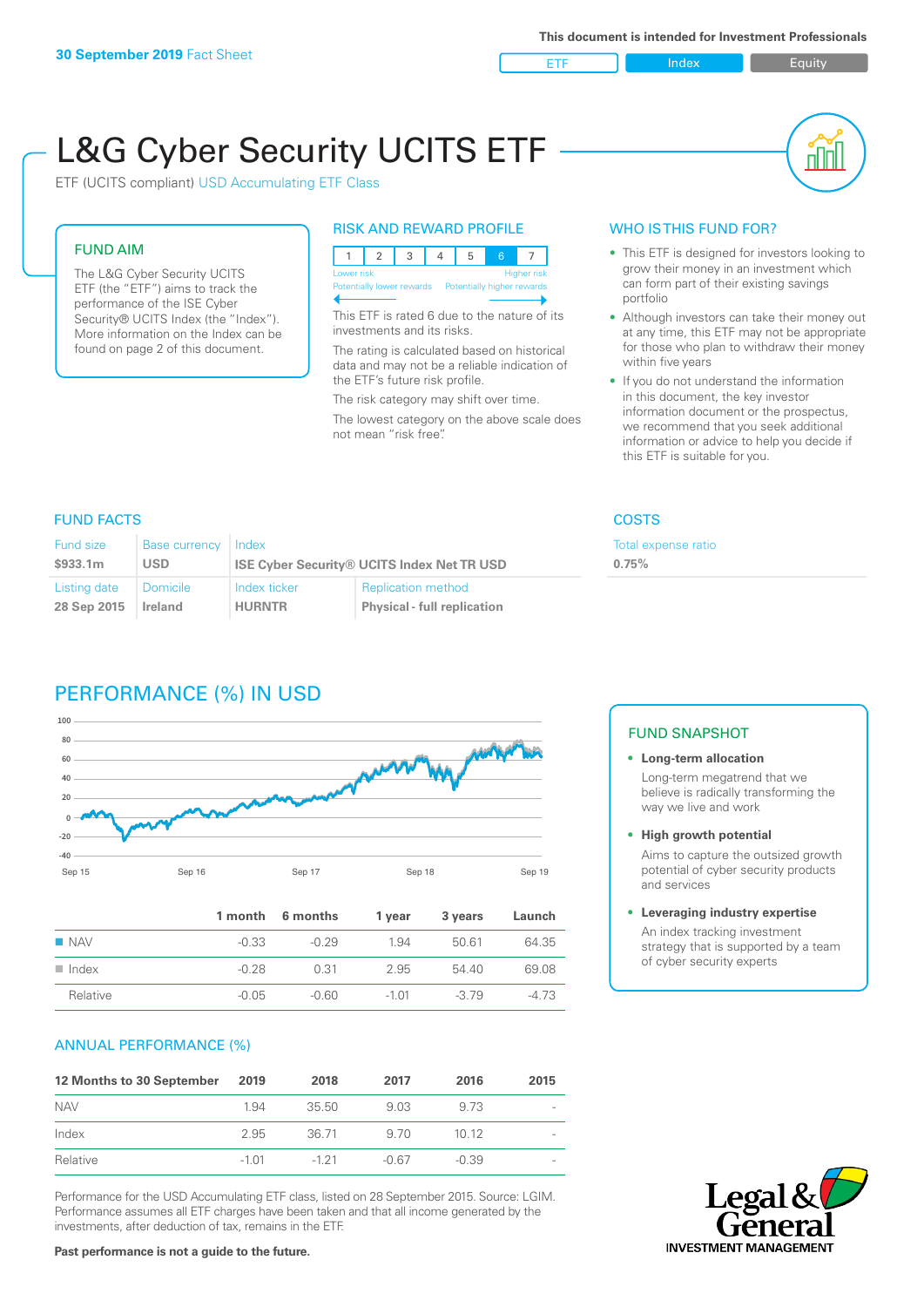# L&G Cyber Security UCITS ETF

ETF (UCITS compliant) USD Accumulating ETF Class

# INDEX BREAKDOWN

The breakdowns below relate to the Index. The ETF's portfolio may deviate from the below. All data source LGIM unless otherwise stated. Totals may not sum to 100% due to rounding.

| <b>SECTOR (%)</b>                                    |             |  |
|------------------------------------------------------|-------------|--|
| Information Technology<br>$\blacksquare$ Industrials | 93.2<br>6.8 |  |
|                                                      |             |  |



■ Top 10 constituents 28.0% Rest of Index 72.0% No. of constituents in Index 49

# TOP 10 CONSTITUENTS (%)

| <b>Fingerprint Cards</b> | 3.0 |
|--------------------------|-----|
| Akamai Technologies      | 3.0 |
| ForeScout Technologies   | 29  |
| Symantec                 | 29  |
| Proofpoint               | 2.8 |
| Trend Micro              | 28  |
| Onespan                  | 27  |
| AhnLab                   | 27  |
| Fortinet                 | 26  |
| Palo Alto Networks       | 26  |
|                          |     |

## INDEX DESCRIPTION

The Index aims to track the performance of a basket of stocks of companies that are actively engaged in providing cyber security technology and services.

The Index is comprised of companies which are publically traded on various stock exchanges around the world that generate a material proportion of their revenues from the cyber security industry. The industry is deemed to be comprised of companies in the following two subsectors: (1) Infrastructure Providers that develop hardware and software for safeguarding internal and external access to files, websites and networks; and (2) Service Providers that provide consulting and secure cyber-based services.

A company is only eligible for inclusion in the Index if it is of a sufficient size (determined by reference to the total market value of its shares) and it is sufficiently "liquid" (a measure of how actively its shares are traded on a daily basis).

Within the Index, the weights allocated to the Infrastructure Provider and Service Provider subsectors are determined by reference to the relative size of each sector (i.e. the total market value of the shares of all companies within each subsector). Initially, the companies are equally weighted within each subsector. However, an adjustment to the weights is made if any company falls short of a liquidity test that is applied to each company individually.

#### INVESTMENT MANAGER

GO ETF Solutions LLP is the investment manager for each of the exchange traded funds (ETFs) issued by Legal & General UCITS ETF Plc and is responsible for the day-to-day investment management decisions for this ETF. The team is highly experienced with respect to all aspects relating to the management of an ETF portfolio, including collateral management, OTC swap trading, adherence to UCITS regulations and counterparty exposure and monitoring.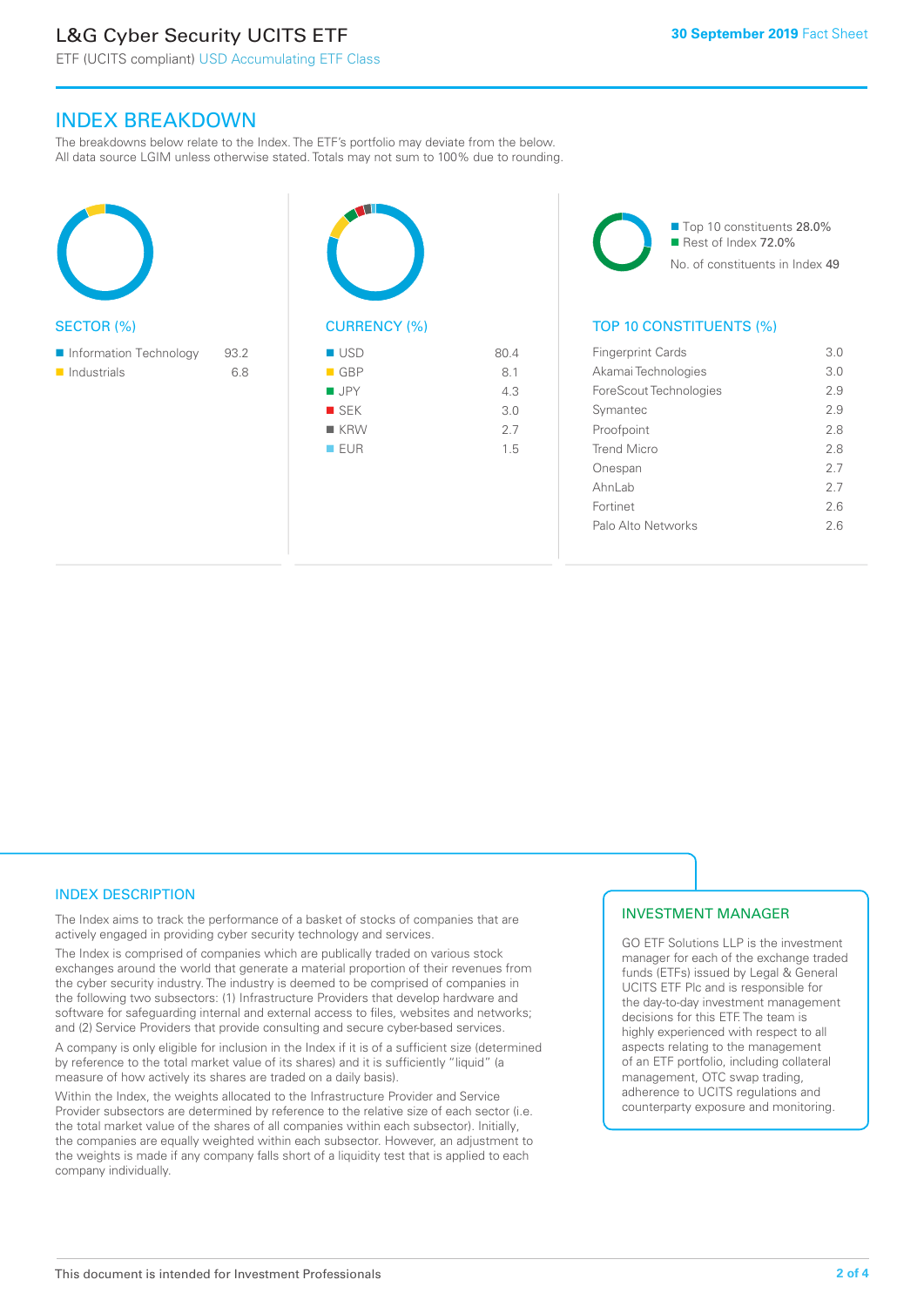# L&G Cyber Security UCITS ETF

ETF (UCITS compliant) USD Accumulating ETF Class

#### KEY RISKS

- The value of an investment and any income taken from it is not guaranteed and can go down as well as up. You may not get back the amount you originally invested.
- An investment in the ETF involves a significant degree of risk. Any decision to invest should be based on the information contained in the relevant prospectus. Prospective investors should obtain their own independent accounting, tax and legal advice and should consult their own professional advisers to ascertain the suitability of the ETF as an investment.
- The value of the shares in the ETF is directly affected by increases and decreases in the value of the Index. Accordingly the value of a share in the ETF may go up or down and a shareholder may lose some or the entire amount invested.
- The ETF's ability to closely track the Index will be affected by its ability to purchase and/or sell the Index constituents and any legal or regulatory restrictions or disruptions affecting them.
- The ETF's ability to closely track the Index will also be affected by transaction costs and taxes incurred when adjusting its investment portfolio generally and/ or to mirror any periodic adjustments to the constituents of the Index. There can be no certainty that ETF shares can always be bought or sold on a stock exchange or that the market price at which the ETF shares may be traded on a stock exchange will reflect the performance of the Index.
- The ETF is subject to the risk that third party service providers (such as a bank entering into swaps with the ETF or the ETF's depositary) may go bankrupt or fail to pay money due to the ETF or return property belonging to the ETF.
- As the Index includes micro, small and medium-sized publicly traded companies, the ETF is subject to the risk that such companies may be more vulnerable to adverse business or economic events and greater and more unpredictable price changes than larger companies or the stock market as a whole.
- The ETF is subject to the risks associated with technology-focused companies and are particularly vulnerable to rapid developments in technology (which may leave their products out-of-date), government regulation and competition from domestic and foreign competitors who may have lower production costs. Such companies may also have difficulties establishing and maintaining patents, copyrights, trademarks and trade secrets relating to their products which could negatively affect their value.

For more information, please refer to the key investor information document on our website Ø

#### TRADING INFORMATION

| <b>Exchange</b>           | <b>Currency ISIN</b> |              | <b>SEDOL</b>   | <b>Ticker</b> | <b>Bloomberg</b> |
|---------------------------|----------------------|--------------|----------------|---------------|------------------|
| London Stock Exchange USD |                      | IE00BYPLS672 | <b>BYPLS67</b> | USPY          | <b>USPYLN</b>    |
| London Stock Exchange GBP |                      | IE00BYPLS672 | BYRGP36        | ISPY          | <b>ISPY IN</b>   |
| Borsa Italiana            | EUR                  | IE00BYPLS672 | <b>BYV7098</b> | <b>ISPY</b>   | <b>ISPY IM</b>   |
| Deutsche Börse            | EUR                  | DE000A14ZT85 | <b>BYN2022</b> | USPY          | <b>USPY GY</b>   |
| <b>SIX Swiss Exchange</b> | <b>CHF</b>           | IE00BYPLS672 | <b>RYSXHT6</b> | <b>ISPY</b>   | <b>ISPY SW</b>   |
| <b>NYSE Euronext</b>      | <b>FUR</b>           | IE00BYPLS672 | <b>BE33SD9</b> | ISPY          | <b>ISPY NA</b>   |

The currency shown is the trading currency of the listing.



#### SPOTLIGHT ON LEGAL & GENERAL INVESTMENT MANAGEMENT

We are one of Europe's largest asset managers and a major global investor, with assets under management of £1,134.5 billion (as at 30 June 2019). We work with a wide range of global clients, including pension schemes, sovereign wealth funds, fund distributors and retail investors.

The AUM disclosed aggregates the assets managed by LGIM in the UK, LGIMA in the US and LGIM Asia in Hong Kong. The AUM includes the value of securities and derivatives positions.

#### COUNTRY REGISTRATION



#### TO FIND OUT MORE



#### **Index Disclaimer**

Nasdaq, Inc. and its respective affiliates do not guarantee the accuracy and/or the completeness of the ISE Cyber Security® UCITS Index (the "Index") or any data included therein and Nasdaq, Inc. and its respective affiliates shall have no liability for any errors, omissions, or interruptions therein. Nasdaq, Inc. and its respective affiliates make no warranty, express or implied, as to results to be obtained by the adviser, owners of the ETF, or any other person or entity from the use of the Index or any data included therein. Nasdaq, Inc. and its respective affiliates make no express or implied warranties, and expressly disclaim all warranties, of merchantability or fitness for a particular purpose or use with respect to the Index or any data included therein. Without limiting any of the foregoing, in no event shall Nasdaq, Inc. or its respective affiliates have any liability for any lost profits or indirect, punitive, special or consequential damages or losses, even if notified of the possibility of such damages.